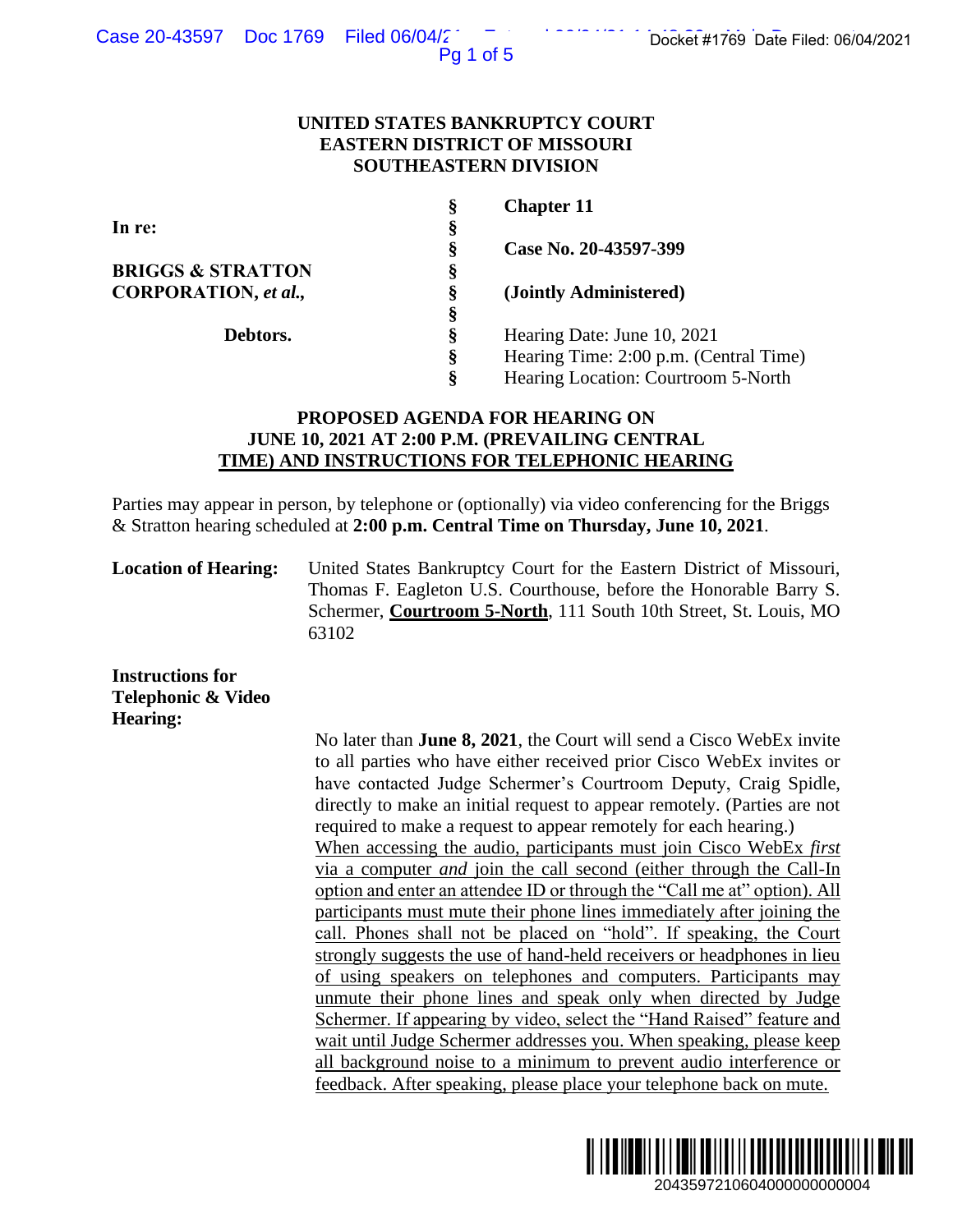# Case 20-43597 Doc 1769 Filed 06/04/21 Entered 06/04/21 14:48:39 Main Document Pg 2 of 5

If there is a problem connecting to Cisco WebEx audio, please disconnect your phone line and re-dial. If there is an issue gaining access to the video feed, please log out of Cisco WebEx then login. If the issue persists, please e-mail Mr. Spidle at [Craig\\_Spidle@moeb.uscourts.gov](mailto:Shontelle_McCoy@moeb.uscourts.gov) promptly and we will work on resolving the issue.

The Court's official announcement will be posted on the Court's website: [https://www.moeb.uscourts.gov/sites/moeb/files/BSS-](https://www.moeb.uscourts.gov/sites/moeb/files/BSS-Appearances_for_Briggs_Stratton_ATT_call_info.pdf)[Appearances\\_for\\_Briggs\\_Stratton\\_ATT\\_call\\_info.pdf](https://www.moeb.uscourts.gov/sites/moeb/files/BSS-Appearances_for_Briggs_Stratton_ATT_call_info.pdf) and [https://www.moeb.uscourts.gov/briggs-stratton-corporation-et-al.](https://www.moeb.uscourts.gov/briggs-stratton-corporation-et-al) Instructions for appearances may also be found on [http://www.kccllc.net/briggs.](http://www.kccllc.net/briggs)

| PLAN ADMINISTRATOR'S MOTIONS AND OBJECTIONS TO CLAIMS |                                                                                                                                                                                                                                                                                                                                                                                                                                                                          |                            |
|-------------------------------------------------------|--------------------------------------------------------------------------------------------------------------------------------------------------------------------------------------------------------------------------------------------------------------------------------------------------------------------------------------------------------------------------------------------------------------------------------------------------------------------------|----------------------------|
| <b>Item Number</b>                                    | Objection                                                                                                                                                                                                                                                                                                                                                                                                                                                                | <b>Attorney Presenting</b> |
|                                                       | Motion of the Plan Administrator for Order<br>Under Bankruptcy Code Sections 105(a) and<br>502 and Bankruptcy Rule 9006 Extending<br>Time to Object to Claims [Docket No. 1733].<br><b>Related Documents:</b> No related documents                                                                                                                                                                                                                                       | Julie Dyas Goldberg        |
|                                                       | filed.<br><b>Objections:</b> No objections filed.                                                                                                                                                                                                                                                                                                                                                                                                                        |                            |
| $\overline{2}$                                        | The Plan Administrator's Fifteenth Omnibus<br>Objection to Claims on Grounds of No<br>Liability [Docket No. 1661].<br><b>Related Documents:</b><br>Patrick C. Joyce III's Letter to the Court re:<br>Notice of the Plan Administrator's Fifteenth<br>Omnibus Objection to Claims on Grounds of<br>No Liability [Docket No. 1671].<br>Order Sustaining the Plan Administrator's<br>Fifteenth Omnibus Objection to Claims on<br>Grounds of No Liability [Docket No. 1726]. | Julie Dyas Goldberg        |
|                                                       | Letter to the Court by Patrick C. Joyce, III re:<br>Motion for Sanctions [Docket No. 1732].<br>Order Vacating Order Sustaining the Plan<br>Administrator's Fifteenth Omnibus Objection<br>to Claims on Grounds of No Liability in Part<br>Only with Respect to Claims of Patrick C.                                                                                                                                                                                      |                            |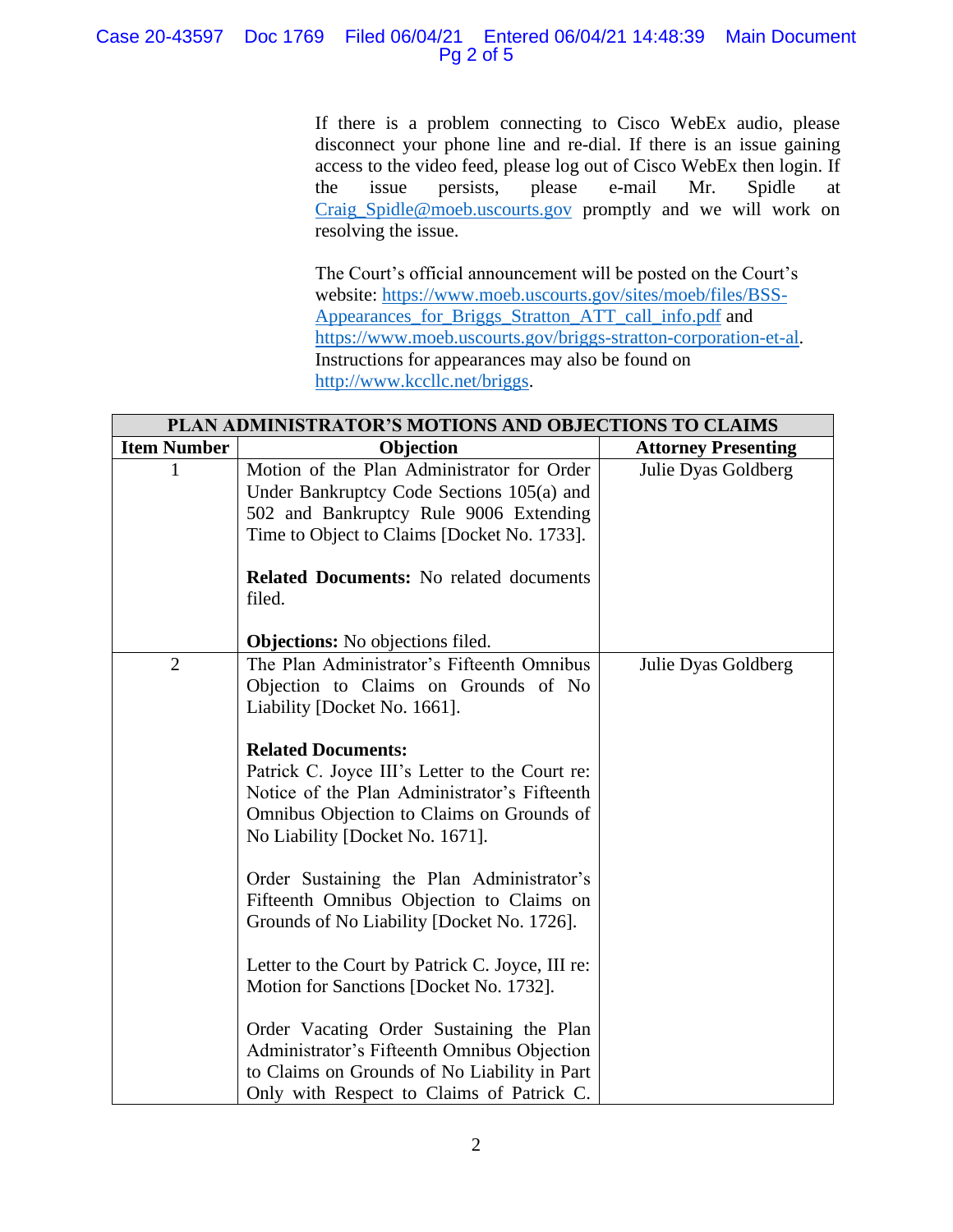|   | Joyce, III and Rescheduling Hearing on<br>Fifteenth Omnibus Objection to Claims of<br>Patrick C. Joyce, III [Docket No. 1735].<br>The Plan Administrator's Response to Patrick<br>C. Joyce, III's Motion for Sanction of Counsel<br>[Docket No. 1741]. |                     |
|---|--------------------------------------------------------------------------------------------------------------------------------------------------------------------------------------------------------------------------------------------------------|---------------------|
|   | Letter to the Court by Patrick C. Joyce, III re:<br>Response to<br>the Plan Administrator's<br>Response to Patrick C. Joyce, III's Motion for<br>Sanction of Counsel [Docket No. 1761].                                                                |                     |
| 3 | Plan<br>Administrator's<br>The<br>Seventeenth<br>Omnibus Objection to Claims on Grounds that<br>Such Claims are Late Filed [Docket No.<br>1707].                                                                                                       | Julie Dyas Goldberg |
|   | <b>Related Documents:</b><br>Letter to the Court by Debra A. Pavletich re:<br>Objection to Claim Denial for Claim No. 2172<br>[Docket No. 1719].                                                                                                       |                     |
|   | Reply to Response of Debra A. Pavletich to<br>Plan Administrator's Seventeenth Omnibus<br>Objection to Claims (Late Filed) [Docket No.<br>1725].                                                                                                       |                     |
|   | Letter to the Court by Greg Heitz (Exacto<br>Spring Corporation) re: Notice and Plan<br>Administrator's<br>Seventeenth<br>Omnibus<br>Objection to Claims on Grounds that Such<br>Claims are Late Filed [Docket No. 1723].                              |                     |
|   | Letter to the Court by Gen Bulgajewski<br>(Misumi USA, Inc.) re: Notice and Plan<br>Administrator's<br>Seventeenth<br>Omnibus<br>Objection to Claims on Grounds that Such<br>Claims are Late Filed [Docket No. 1728].                                  |                     |
|   | Notice of Withdrawal of Objection as to<br>Certain Claims [Docket No. 1746].                                                                                                                                                                           |                     |
|   | Letter to the Court by Yasushi Kamata (Showa<br>Denko Materials Powdered Metals (USA),<br>Inc.) re: Notice and Plan Administrator's<br>Seventeenth Omnibus Objection to Claims on                                                                      |                     |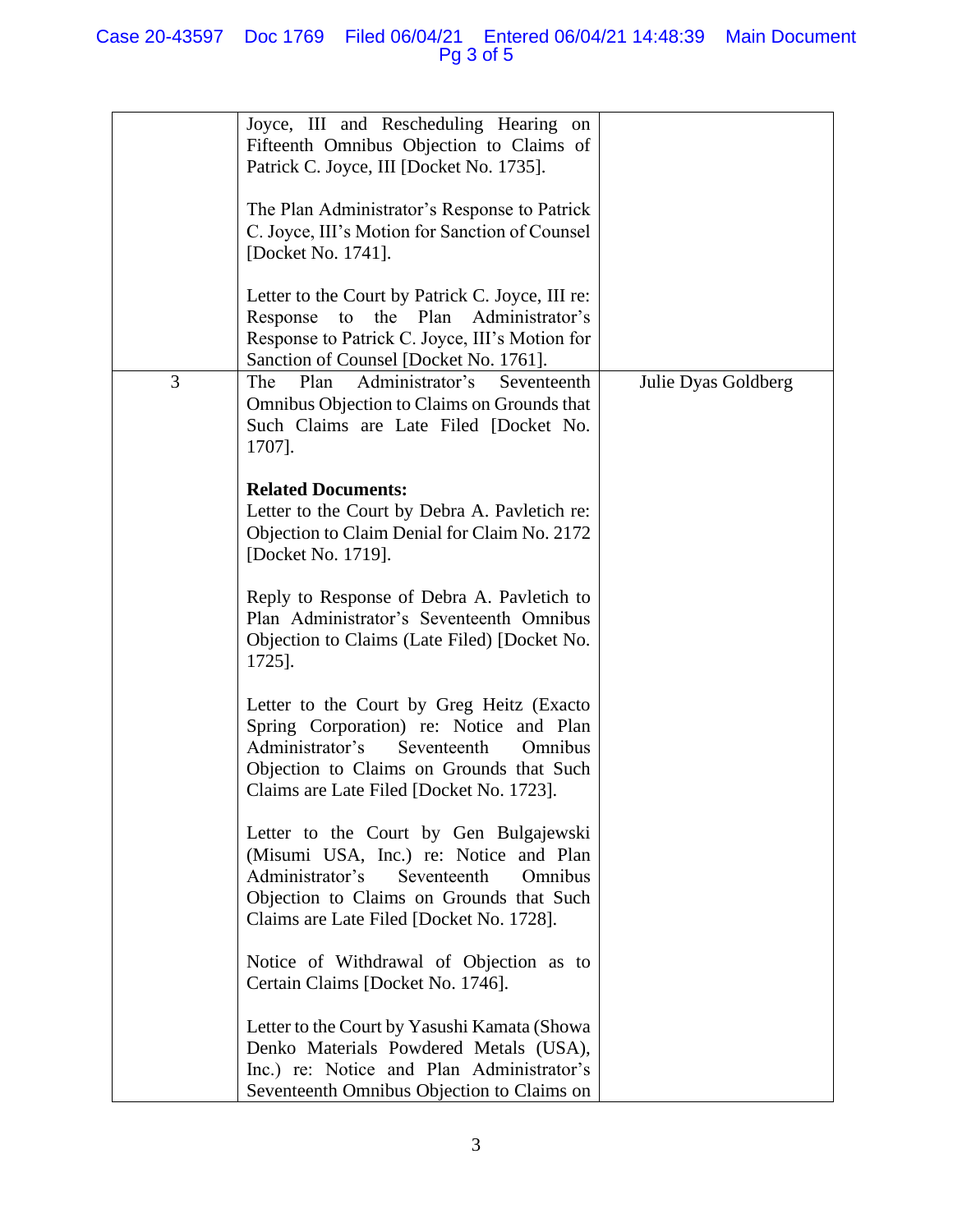| Grounds that Such Claims are Late Filed<br>[Docket No. 1750] $-$ <b>RESOLVED</b> .                                                                                    |
|-----------------------------------------------------------------------------------------------------------------------------------------------------------------------|
| Delta Systems, Inc.'s Response to Plan<br>Administrator's Seventeenth Omnibus<br>Objection to Claims on Grounds that Such<br>Claims are Late Filed [Docket No. 1762]. |

| <b>OBJECTION TO PROPOSED ASSUMPTION AND ASSIGNMENT OF</b> |                                                  |                            |  |
|-----------------------------------------------------------|--------------------------------------------------|----------------------------|--|
| <b>EXECUTORY CONTRACTS AND UNEXPIRED LEASES</b>           |                                                  |                            |  |
| <b>Item Number</b>                                        | Objection                                        | <b>Attorney Presenting</b> |  |
| 4                                                         | Deere & Company's Limited Objection and          | Attorneys for Deere &      |  |
|                                                           | Reservation of Rights [Docket No. 858] -         | Company                    |  |
|                                                           | <b>ADJOURNED TO</b><br><b>JULY</b><br>2021<br>7. |                            |  |
|                                                           | <b>HEARING.</b>                                  |                            |  |
|                                                           |                                                  |                            |  |
|                                                           | <b>Related Documents:</b>                        |                            |  |
|                                                           | Capitol Securities Management, Inc.'s Letter     |                            |  |
|                                                           | to the Court re: Final Dissolution [Docket No.   |                            |  |
|                                                           | 1712].                                           |                            |  |

| <b>APPLICATION</b> |                                              |                            |  |  |
|--------------------|----------------------------------------------|----------------------------|--|--|
| <b>Item Number</b> | <b>Application</b>                           | <b>Attorney Presenting</b> |  |  |
|                    | R & R Technologies, LLC's Application for    | Attorneys for $R & R$      |  |  |
|                    | Allowance and Payment of Administrative      | Technologies, LLC          |  |  |
|                    | Expense Pursuant to 11 U.S.C. $\S$ 503(b)(9) |                            |  |  |
|                    | [Docket No. 1664] - ADJOURNED TO             |                            |  |  |
|                    | <b>JULY 7, 2021 HEARING.</b>                 |                            |  |  |

[*Remainder of Page Left Intentionally Blank*]